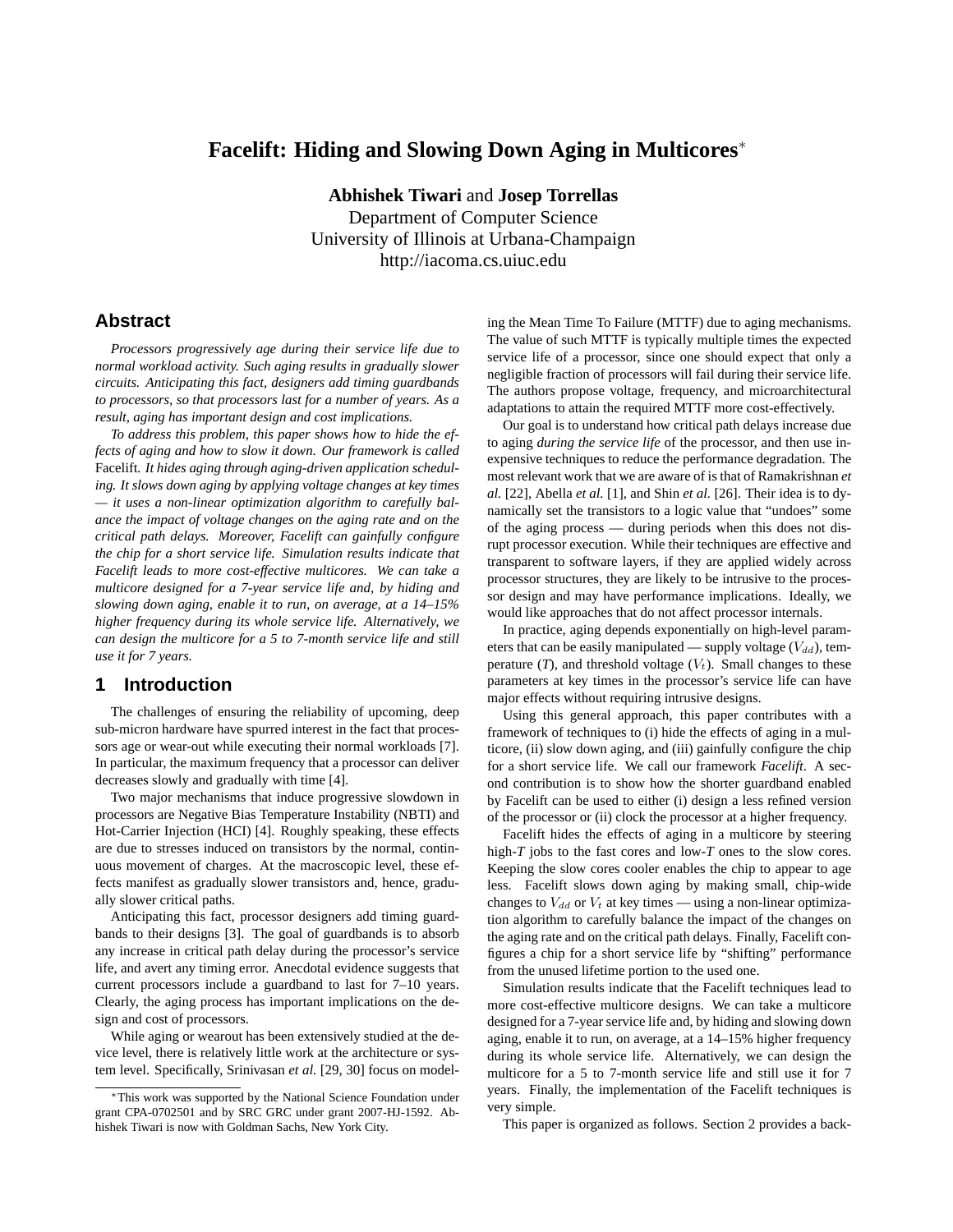ground; Section 3 discusses the impact of aging on architecture; Section 4 presents the techniques to hide and slow down aging, and configure for a short service life; Sections 5 and 6 evaluate Facelift; and Section 7 discusses related work.

# **2 Background**

During a processor's normal, failure-free use, semiconductorlevel mechanisms gradually cause devices to become slower. At the macroscopic level, this results in critical paths in the processor gradually and slowly taking longer — an important part of a process that is popularly known as wearout or aging [4]. To tackle this effect, processor designers add timing guardbands to their designs [3], so that any increased critical path delays during a processor's expected service life can be absorbed by the guardband. Informal observations indicate that current processors include a guardband to last for 7–10 years, and possibly less for mobile devices.

According to Bernstein *et al.* [4], the two key mechanisms that increase the delay of transistors during their normal, failure-free operation are Negative Bias Temperature Instability (NBTI) and Hot-Carrier Injection (HCI). In particular, NBTI is a dominant effect that has been the subject of much interest (e.g., [10, 15, 19, 21, 36]). An important insight is that both NBTI and HCI cause a gradual elevation of the threshold voltage  $(V_t)$  of transistors [4] — PMOS transistors in NBTI and NMOS transistors in HCI. A higher  $V_t$  in turn increases the transistor switching delay (T<sub>s</sub>) through the alpha power law [24], where  $\alpha \approx 1.3$ :

$$
T_s \propto \frac{V_{dd} L_{eff}}{\mu (V_{dd} - V_t)^{\alpha}} \tag{1}
$$

To propose architectural mechanisms to hide or slow down aging, we need to understand what factors directly impact the increase in transistor delay due to NBTI and HCI. We do this in Sections 2.1 and 2.2. The formulas in these sections correspond to 32nm technology. Bernstein *et al.* [4] also indicate that electromigration in wires is another important mechanism observed during aging. However, since we are unaware of any models in the public domain that suggest how wire delays are affected by electromigration during normal, failure-free operation, we neglect wire delay changes. Finally, Section 2.3 discusses the related issue of process variation.

### **2.1 NBTI**

NBTI is explained by the Reaction-Diffusion model [20]. When logic input 0 is applied to the gate of a PMOS transistor  $(V_{gs}=-V_{dd})$ , the presence of holes in the channel causes Si-H bonds to break at the interface between the gate oxide and the channel. The resulting H diffuses away, leaving positive traps  $(Si^+)$  in the interface, which increase  $V_t$  [15]. This process is called the *Stress* phase. The reaction rate mainly depends on the temperature (*T*) and the supply voltage ( $V_{dd}$ ). The increase in  $V_t$ is [36]:

$$
\Delta V_{t\text{stress}} = A_{NBTI} \times t_{ox} \times \sqrt{C_{ox}(V_{dd} - V_t)} \times
$$

$$
e^{\left(\frac{V_{dd} - V_t}{t_{ox} E_0} - \frac{E_a}{kT}\right)} \times t_{stress}^{0.25}
$$
 (2)

where  $t_{stress}$  is the time under stress,  $t_{ox}$  is the oxide thickness (0.65nm), and  $C_{ox}$  is the gate capacitance per unit area (4.6  $\times$  $10^{-20} F/nm^2$ ).  $E_0$ ,  $E_a$ , and *k* are constants equal to 0.2  $V/nm$ , 0.13 *eV*, and 8.6174  $\times$  10<sup>-5</sup>*eV*/*K*, respectively.  $A_{NBTI}$  is a constant that depends on the aging rate.

When logic input 1 is applied to the gate ( $V_{gs} = 0$ ), the transistor turns off, and H atoms diffuse back, eliminating some of the traps. This process is called the *Recovery* phase. The final increase of  $V_t$  after considering both the stress and recovery phases is [36]:

$$
\Delta V_t = \Delta V_{t\text{-stress}} \times (1 - \sqrt{\eta \times t_{rec}/(t_{stress} + t_{rec})})
$$
 (3)

where  $t_{rec}$  is the time under recovery and  $\eta$  is a constant equal to 0.35.

## **2.2 HCI**

In HCI, electrons accelerated in the electric field of the channel collide with the gate oxide interface. The collision creates electron-hole pairs. Energetic electrons — referred to as "hot" — get trapped in the gate oxide layer, causing an increase in  $V_t$  [31]. Hot-carrier induced degradation mainly affects NMOS transistors. Moreover, since hot electrons are generated during logic transitions, the impact of HCI is directly proportional to the switching frequency. The increase in  $V_t$  with time is empirically found to follow a power law relationship [31]:

$$
\Delta V_t = A_{HCI} \times \alpha \times f \times e^{\frac{V_{dd} - V_t}{t_{ox} E_1}} \times t^{0.5}
$$
 (4)

where *t* is time, and  $\alpha$  and  $f$  are the activity factor and the frequency, respectively.  $t_{ox}$  is the oxide thickness (0.65nm), and  $E_1$ is a constant equal to 0.8  $V/nm$  [38].  $A_{HCI}$  is a constant that depends on the aging rate.

Finally, the rate of HCI-induced aging also depends on *T*. While, to our knowledge, there is no closed-form analytical relationship between the two, experimental results from [39] show that  $V_t$  has a piecewise linear relationship with  $T$ .

#### **2.3 Process Variation**

Process variation is the deviation of transistor parameters from their nominal specification [4]. It is caused by the increasing difficulty to precisely control the fabrication process as feature sizes decrease. Process variation can be die-to-die (D2D) or within-die (WID). WID variation is typically modeled as the combination of a systematic and a random component. The former is induced by limitations of the lithography and other manufacturing processes. Systematic variation exhibits a spatial correlation, meaning that nearby transistors share similar systematic parameter values. On the other hand, random variation is mostly induced by materials effects such as changes in dopant density. Random variation has a different profile for each transistor.

As per Equation 1, variations in transistor parameters such as  $V_t$  and gate length ( $L_{eff}$ ) induce variations in transistor switching delay. At the microarchitecture level, this translates into variations in the delay of logic paths in a processor — as modeled by several microarchitecture models (e.g., [13, 17, 18, 25]). In particular, due to the systematic component of variation, some regions of a chip are slower than others. In a multicore chip, this results in some cores being slower than others. For example, at 32nm, it is estimated that the difference in frequency between the cores in a 20-core chip may reach over 20% [32].

# **3 Impact of Aging on Architecture**

The equations in Section 2 are, to the best of our knowledge, the most accurate descriptions of NBTI and HCI available. They have been validated by experts [15, 20, 31, 34, 36, 39]. Based on them, this section builds a simple model of how aging affects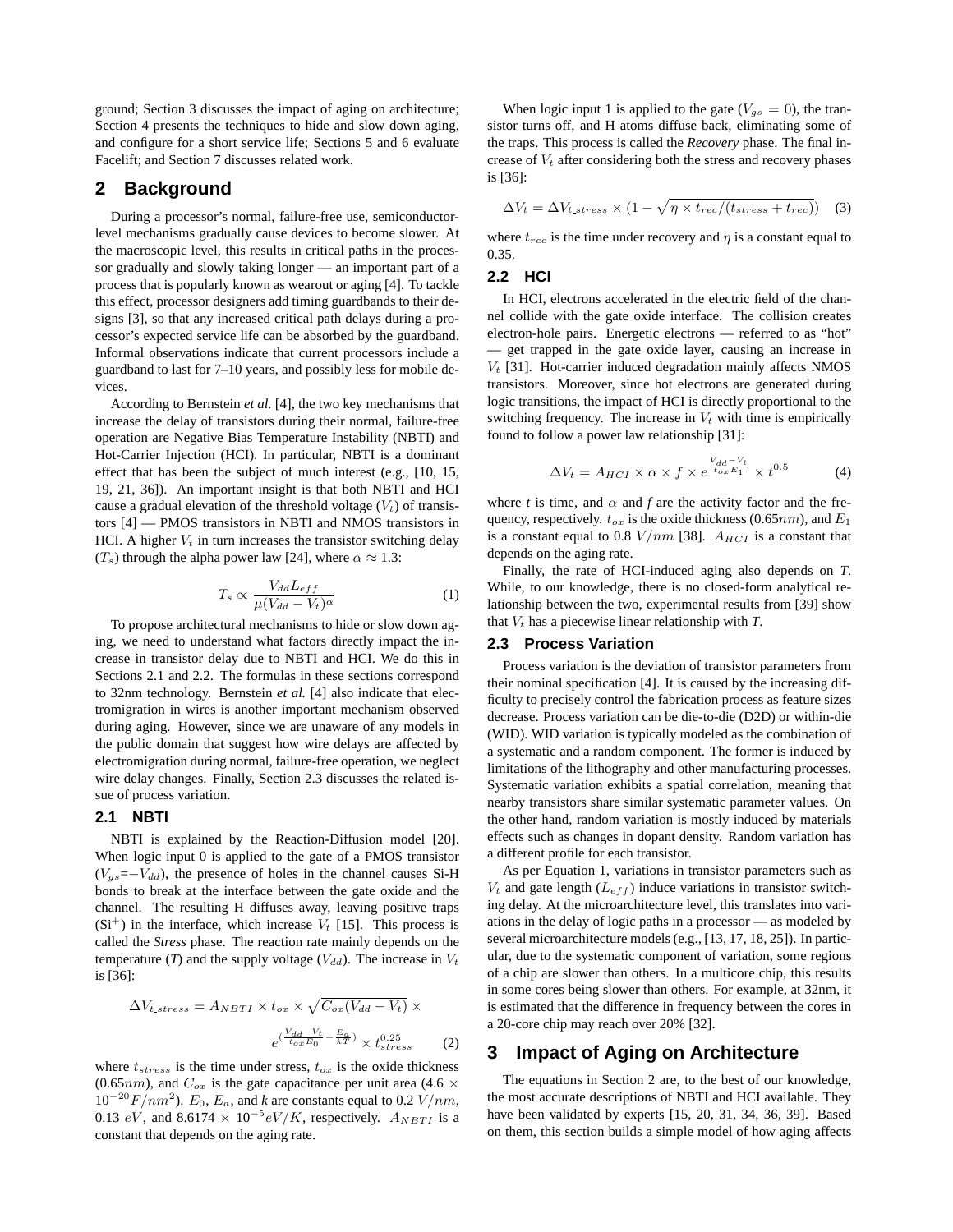critical paths in a processor. First, however, we summarize the factors that induce aging.

### **3.1 Factors that Induce Aging**

From Equations 2 and 4, we see that  $\Delta V_t$  due to NBTI and HCI follows a *power law* with time  $(\Delta V_{t. NBTI} \propto t^{0.25}$  and  $\Delta V_{t,HCI} \propto t^{0.5}$ ). Since the exponents of *t* are less than one,  $\Delta V_t$  increases rapidly first and then more slowly — as shown in Figure 1. In the case of NBTI, as given by Equation 3, the increase occurs only while the transistor is under stress, and the recovery phase brings  $\Delta V_t$  down at a lower rate than it went up.



Figure 1: Shape of the change in  $V_t$  due to NBTI (a) and HCI (b).

From Equations 2 and 4, we note that  $\Delta V_t$  increases exponentially with  $(V_{dd} - V_t)$  in both NBTI and HCI aging. Moreover,  $\Delta V_t$  also increases rapidly with *T* — exponentially in NBTI and linearly in HCI. Finally,  $\Delta V_t$  in HCI also depends linearly on the activity factor  $\alpha$  and the frequency *f*. These dependences are summarized in Table 1.

| Factor       | Impact      |             |  |
|--------------|-------------|-------------|--|
|              | <b>NBTI</b> | HCI         |  |
| $V_t$<br>Vdd | exponential | exponential |  |
|              | exponential | linear      |  |
| $\alpha$ , f |             | linear      |  |

Table 1: Impact of key factors on aging.

NBTI-induced aging also depends on the duration of the period under stress. What matters is the fraction of the time that the PMOS transistor is stressed, rather than the timing of the interleaving of the stress and recovery periods [16].

## **3.2 Modeling the Impact of Aging on Critical Paths**

We estimate the microarchitectural impact of aging by modeling its effect on a processor's critical paths. Consider first a single transistor. Its switching delay  $T_s$  is computed using Equation 1, where  $V_t = V_{t0} + \Delta V_t$ , and  $\Delta V_t$  is taken from Equations 3 or 4 depending on whether the transistor is PMOS or NMOS, respectively. Next, we model critical paths in logic structures and in memory structures.

A simple model of a critical path in a logic structure is a chain of FO4 inverters. As shown in Figure 2(a), each CMOS inverter has one transistor of each type. When we change the value of the input of the chain, each inverter relies on one transistor to charge or discharge its output. For example, in Figure 2(b), transistor *T2* discharges node *A*. These transistors are, successively, of different types — in the figure, N, P, N.

The speed at which the signal propagates along the critical path depends primarily on the speed of the transistors that charge or discharge the output nodes. In reality, the other transistors have some effect, but we neglect it. Overall, therefore, we estimate the



Figure 2: Critical path in a logic structure.

delay of an N-FO4 critical path to be the delay of N/2 NBTI-aged PMOS transistors plus N/2 HCI-aged NMOS transistors.

In reality, a critical path can have a completely different structure and a different ratio of PMOS to NMOS transistors. In this case, we need to identify the number of transistors of each type that need to be activated for the signal to propagate. Then, to compute the critical path delay, we multiply the two curves in Figure 1 by the number of activated transistors of the corresponding type, and add up the results.

In all cases, the curve resulting from combining the NBTI and HCI curves for the individual transistors has the general shape of a power law with an exponent less than one. As a result, it will increase quickly first and then flatten out toward the end.

We model a critical path in a memory structure to be the decoder of the structure, wordline, pass transistor, bitline, and sense amplifier. We use CACTI [33] to estimate the number of cycles taken by the critical path without aging, and the fraction of the time taken by each component. To add the effect of aging, we again use the NBTI and HCI aging of the transistors present in the path, and assume no aging for the wires.

Finally, the NBTI and HCI effects are such that similar nominal devices under similar conditions may age at slightly different rates. Consequently, the aging equations 3 and 4 have a statistical component. This statistical component has been studied only very recently [14], and there is no accepted model. Moreover, it appears that this component is randomly distributed, since its effect comes from the finite number of Si-H bonds in the transistor channel. As a result, its effect tends to average out over the several transistors of a critical path. For these two reasons, we neglect this component in our analysis. Any uncertainty induced by this component will be included in the guardbands selected by the designer.

# **4 Hiding, Slowing Down, and Consolidating Aging in Multicores**

We now propose how to limit the effect of aging. First, we present the Facelift framework to understand the benefits of limiting aging. Then, we examine how to hide aging, slow it down, and configure a processor for a shorter service life.

#### **4.1 Facelift Framework**

Consider a processor that, when it is first used, has a criticalpath delay equal to  $C_0$  (Figure 3(a)). As the processor is used, the critical path slows down due to aging. After a period  $t=Y_0$  equal to the service life for which the processor was designed (e.g., 7 years), aging has caused the critical path delay to reach  $\tau_0$ . Consequently, for the processor to be usable for the duration of its expected service life, it needs to be clocked at a frequency no higher than  $f_0 = 1/\tau_0$ . Moreover, the designers need to add a guardband  $G_0 = \tau_0 - C_0$  that is gradually consumed (Figure 3(a)).

The same effect is shown in a different way in Figure 3(b). In the figure, the guardband is given as a fraction  $S_0$  of  $C_0$ .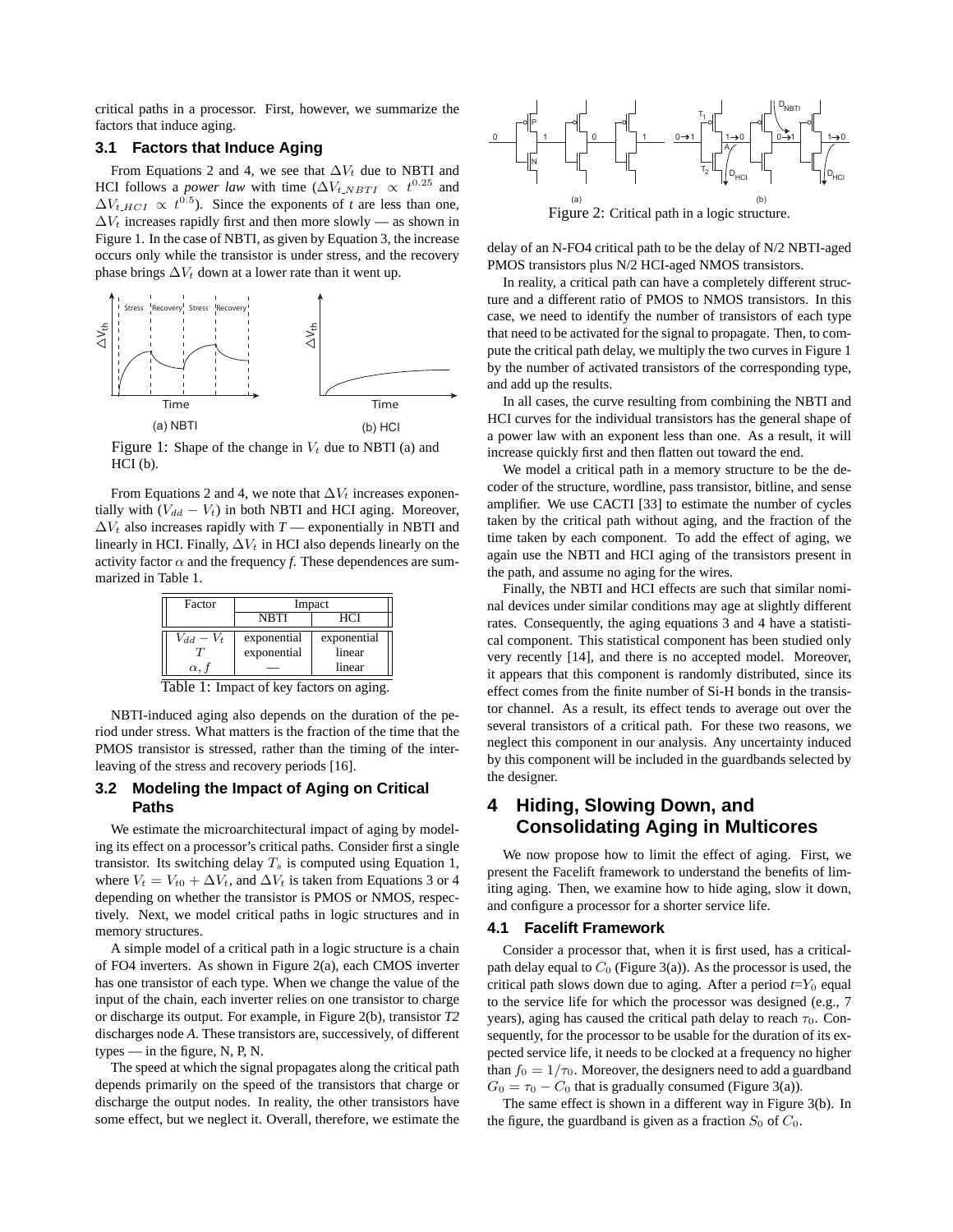

Figure 3: General framework to understand the benefits of limiting aging.

Suppose that we now augment the processor with a technique that limits aging. Figure 3(c) shows the increase in critical path delay as a fraction of  $C_0$  without the technique (upper curve) and with it (lower curve). The upper curve comes from Figure 3(a) with a different Y-axis; by  $t=Y_0$ , it reaches  $S_0$ . By  $t=Y_0$ , the lower curve reaches only  $S_d$  (where  $d$  stands for *design simplification* approach, as we will see). We will show later that, for  $S_0 \approx 0.25$ , we attain  $S_d \approx 0.09{\text -}0.14$ .

The reduction in needed guardband can be used in one of two ways: (1) to design a less refined or more "sloppy" version of the processor and still cycle it at the same frequency  $f_0$ , or (2) keep the same processor design and cycle it at a higher frequency. We now consider each of these two cases.

#### **4.1.1 Less Refined Design**

If designers know that the processor will only age by  $S_d$ , they may choose not to speed-tune the paths so carefully (which may save design time), use less sophisticated circuit designs (which may save power), or use cheaper technology or design methodologies. In essence, they can design the processor for a shorter target service life than the standard one.

Figure 3(d) shows the critical path timing in this case. The processor still has a period equal to  $\tau_0$ . However, at *t*=0, the delay of the critical path is  $C_d$  (for targeting *design simplification*), which is longer than  $C_0$  — leaving a guardband  $G_d = S_d \times C_0$ , which is smaller than  $G_0$ . We call  $C_d/C_0$  the *Simplification* factor because it may suggest how much easier it is to design the processor.

Observed values from our evaluation are 1.10–1.16, where higher values mean easier designs. After the processor has been in use for the usual  $t=Y_0$ , the critical path takes no longer than  $\tau_0$ . This is despite the fact that the processor has been designed with a guardband  $G_d$ , which would correspond to an expected service life of only  $Y_d$  without the aging-limiting technique (Figure 3(c)).

## **4.1.2 Higher Frequency**

One can instead keep the same processor design and cycle it at a higher frequency  $f_f$  (for targeting *frequency*). Note that we do not require the transistors to propagate signals any faster — at  $t=0$ , the delay of the critical path is  $C_0$ , the same as without the technique. We simply live with a smaller guardband. We can do so because the processor ages less. We *do not* change  $V_{dd}$ .

Increasing *f* accelerates aging — directly, it increases HCI effects and, indirectly, by boosting *T*, it increases NBTI and HCI effects. As shown in Figure 3(e), the aging-induced increase in delay at  $Y_0$  as a fraction of  $C_0$  is  $S_f$ , which is slightly longer than  $S_d$ . As a result, we need a guardband  $G_f = S_f \times C_0$ .

The resulting timing is shown in Figure 3(f). The processor period is a short  $\tau_f = C_0 \times (1 + S_f)$ . The delay of the critical path at  $t=0$  is  $C_0$ , like in the case without the technique. Due to the *f* increase, this leaves only a small guardband  $G_f = S_f \times C_0$ . After the processor has been in use for the usual  $t=Y_0$ , the critical path delay is no higher than  $\tau_f$  — even though the processor has been cycling at a higher *f*.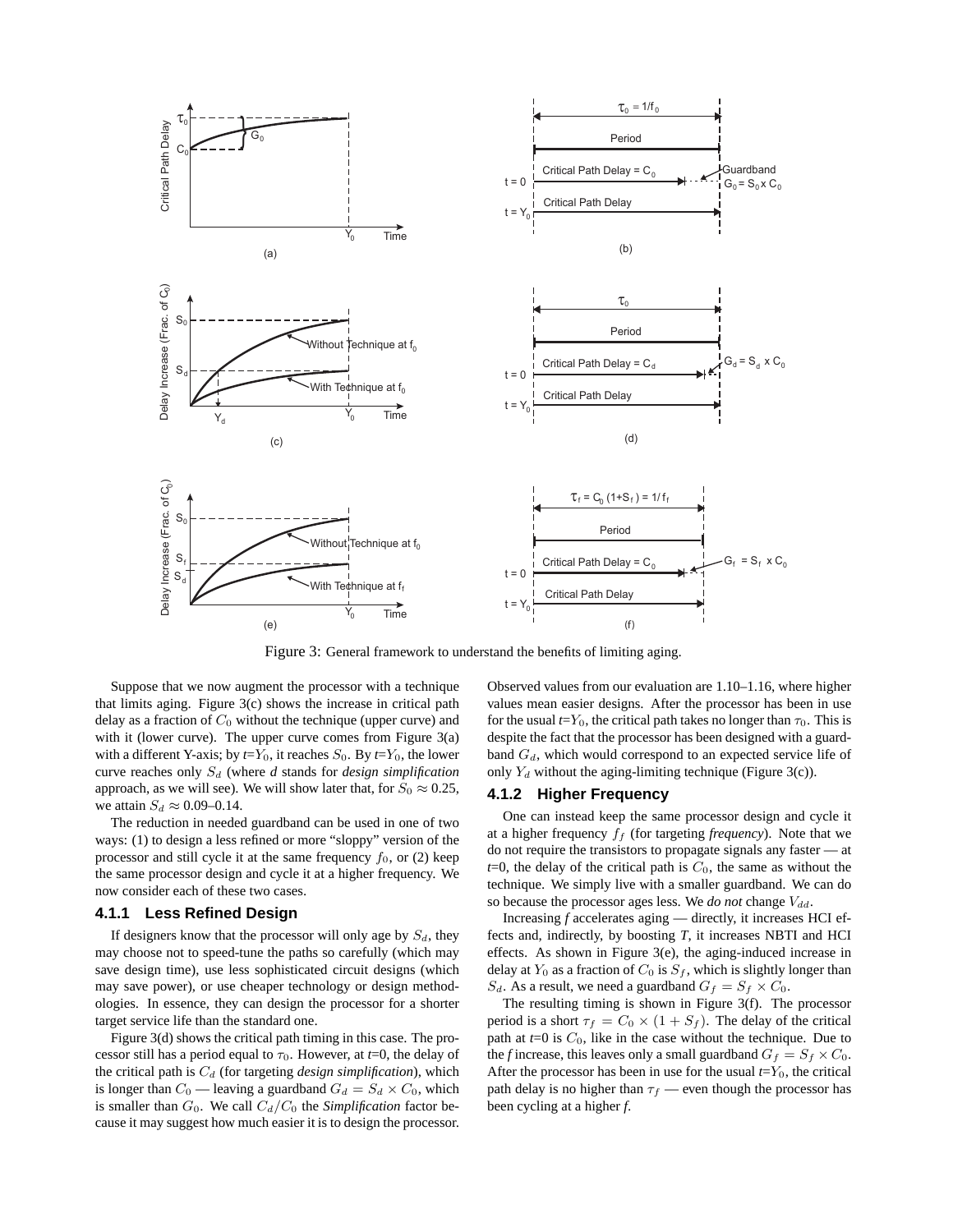#### **4.1.3 Other Approaches**

In the two approaches described, we keep the frequency of the processor constant throughout its service life  $-f_0$  and  $f_f$ , respectively. A different way to leverage an aging-limiting technique would be to start the processor's life at a high frequency and gradually decrease it as the processor ages and consumes the guardband. In this paper, we do not consider this approach.

# **4.2 Hiding Aging: Aging-Driven Scheduling**

## **4.2.1 Description of the Technique**

Already in current technologies, multicores experience significant within-die process variation [4]. As a result, the processors within the chip differ in the maximum frequency that they can support. In the future, this effect is expected to grow. For example, at 32nm, it is estimated that the difference in frequency between the cores in a 20-core chip may reach over 20% [32].

If we assume a multicore with a single frequency domain, the maximum frequency supported by the slowest core determines the frequency of the whole chip. In this case, Figure 4(a) shows the aging curves for the slowest core in the chip  $(P_1)$  and the fastest one  $(P_2)$ . At  $t=0$ , the critical paths of the cores have different delays ( $C_0^1$  and  $C_0^2$ ). As the chip is exercised, processors age. At the end of the expected service life,  $P_1$ 's critical path delay reaches the clock period used by the multicore chip, namely  $\tau_0$ .



Figure 4: Hiding the effects of aging in a multicore with aging-driven application scheduling.

To hide the effects of aging, we propose to schedule applications on the different cores of the chip in an *aging-driven* manner. Specifically, we like the schedule to be such that the slowest core ages the slowest, while the faster cores age faster. The net result is shown in Figure 4(b). Since the slowest core has aged less than before, and it alone determines the chip's frequency, we are able to clock the chip with a period  $\tau < \tau_0$ . The faster cores have aged more but their aging is *hidden*.

To accomplish this behavior, recall from Table 1 that cores age faster if their *T* is high and if their logic switches frequently (they have a high  $\alpha$ ). This suggests scheduling hot, high-activity applications on the fast cores. Specifically, to simplify the implementation, we propose to measure the average *T* of applications as they run and, to the extent possible, steer high-*T* applications to the fast cores and low-*T* ones to the slow cores.

#### **4.2.2 Implementation Issues**

To implement this technique, we approximately measure the average *T* of an application on the fly, using per-core *T* sensors. Also, we need the ranking of cores according to the frequency they support. This can be obtained by running a simple test at regular periods, e.g., every month. The test is a suite of programs together with a check for the correct results, that is run on each core at increasing frequencies. As cores detect errors, the system constructs a ranking of cores according to their frequency. From then on until the next test, when multiple applications need to be scheduled, they are rank-ordered according to their *T* and assigned to processors that are rank-ordered according to their speed giving higher-*T* applications to faster processors.

Note that the faster processors are likely to be the leakier ones and, as a result, this scheduling algorithm increases leakage. While this effect reduces the benefits obtained, we still expect the overall gains to be significant.

To estimate how much guardband the chip consumes with this technique, we proceed as follows. The baseline fraction of delay increase due to aging  $(S_0$  in Figure 3(c)) assumes a certain average *T* of use — say  $T_{avg}$ . Under aging-driven scheduling, we size the fraction of delay increase ( $S_d$  in Figure 3(c)) assuming that the slowest core will be used at a lower average  $T$  — say  $T_{avg\_slow}$ . With this  $S_d$  estimate, we can now compute the Simplification factor  $C_d/C_0$  that we can rely on (if we desire a less refined design) or estimate the higher frequency  $f_f$  that we can use (if we desire a higher frequency).

The manufacturer can have a different  $T_{avg\_slow}$  estimate for each different type of processor usage, and size guardbands appropriately. For example, for desktop multicores, where the different cores in the chip typically run different tasks and several cores are often idle,  $T_{avg,slow}$  is significantly lower than  $T_{avg}$ . In multicores for the server or supercomputing market, the cores in the chip are likely to run more similar tasks and be busy more often. In this case,  $T_{avg\_slow}$  is closer to  $T_{avg}$ . In all cases, the periodic tests of processor speeds described above, or aging sensors such as those in [3, 5, 6, 28] can indicate if guardbands are being consumed at an usually high rate. If so, the system can trigger the techniques to slow down aging described in Section 4.3 or reduce the processor frequency.

Finally, although we focus on a multicore with a single frequency domain, aging-driven scheduling also works for multicores with multiple frequency domains. The same idea can be used, namely concentrate the aging mostly on the cores that, due to variation, are endowed with longer guardbands — i.e., the faster cores. However, in such an environment, there is a richer set of tradeoffs to be made. An analysis of such an environment is beyond our scope.

# **4.3 Slowing Down Aging: Chip-Wide ASV/ABB 4.3.1 Description of the Techniques**

According to Table 1, two important parameters that determine the aging rate are  $(V_{dd} - Vt)$  and *T*. To slow down aging, we propose to apply in a *chip-wide* manner, one of two techniques that directly affect these parameters, namely Adaptive Supply Voltage (ASV) and Adaptive Body Bias (ABB) [11].

In ASV, the chip's  $V_{dd}$  is slightly increased over its nominal value (a case we call ASV+) or slightly decreased (a case we call ASV-). Under ASV+, the gates become faster and spend more dynamic and static power. Under ASV-, the opposite occurs. This technique can reuse support for Dynamic Voltage and Frequency Scaling (DVFS), although the frequency is unchanged.

In ABB, a voltage is applied between the chip's substrate and the source (or drain) of the transistors. Depending on the voltage polarity, it either decreases the transistors' threshold voltage  $V_t$  (Forward Body Bias or FBB) or increases it (Reverse Body Bias or RBB). Under FBB, the gates become faster and consume more leakage power. Under RBB, the opposite occurs. ABB requires adding on-chip signal lines for the bias voltage. ABB is used in chips such as Intel's Xscale [12] and 80-core network-on-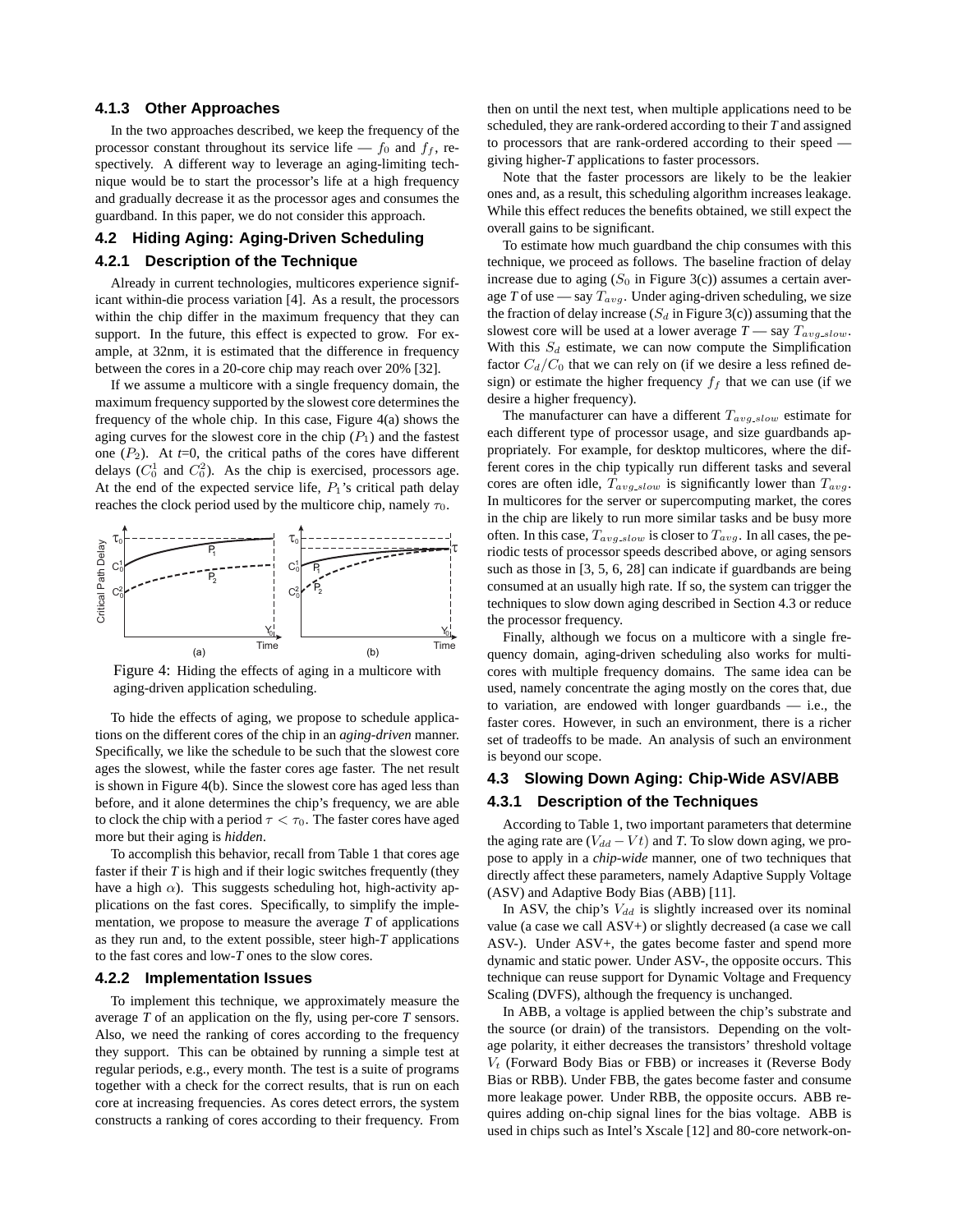

Figure 5: Applying techniques that change the aging rate during only part of the expected service life.

chip [35].

Consequently, we have two groups of techniques. The first one, which includes RBB and ASV-, increases the delay of critical paths but reduces the aging rate. The aging rate is reduced due to the decrease in  $V_{dd}$  (in ASV-), increase in  $V_t$  (in RBB), and decrease in *T* (in both, since both techniques save power). We call these techniques *SlowAge*.

The second group, which includes FBB and ASV+, reduces the delay of critical paths but increases the aging rate. The aging rate goes up due to the increase in  $V_{dd}$  (in ASV+), decrease in  $V_t$  (in FBB), and increase in *T* (in both, since both techniques increase power). We call these techniques *HighSpeed*.

Figure 6(a) shows the impact of the *SlowAge* techniques on the critical path delay of a core. The original critical path delay curve is shown in dashes. At *t*=0, *SlowAge* increases the core's critical path delay by a *Slowdown* amount over  $C_0$ . However, it also reduces the aging rate and, therefore, as the core is exercised, the critical path delay increases with a *lower slope* than before. Depending on the *SlowAge* technique's parameters, the critical path delay at the end of the service life  $(t=Y_0)$  may be lower than before (*Favorable Case* in the figure) or higher (*Unfavorable Case*).



Figure 6: Changing the critical path delay in a core with *SlowAge* (a) and *HighSpeed* (b).

Figure 6(b) shows the impact of the *HighSpeed* techniques. At *t*=0, *HighSpeed* reduces the core's critical path delay by a *Speedup* amount. However, it also increases the aging rate and, therefore, as the core is used, the critical path delay increases with a *higher slope* than before. At  $t = Y_0$ , the core's critical path delay may be lower than before (*Favorable Case*) or higher (*Unfavorable Case*).

Since both *SlowAge* and *HighSpeed* techniques can potentially slow down aging, we now examine when to apply them and the difference between the effectiveness of ASV and ABB.

#### **4.3.2 When To Apply These Techniques**

A key observation is that these techniques impact (i) the aging rate and (ii) the critical path delay *differently*. Specifically, they impact the aging rate strongly at the beginning of the processor lifetime, and little toward the end. In contrast, they impact the delay more uniformly across time.

As an example, consider ASV+. From Equation 2, it can be shown that increasing  $V_{dd}$  increases the aging rate (i.e., the slope of the curve in Figure  $3(a)$ ) by roughly the same fraction irrespective of when it is applied. However, as shown in the figure, the slope changes with time — it is highest at *t*=0 and decreases with time. Consequently, the absolute impact of ASV+ on the aging rate is higher at the beginning than toward the end of the service life. On the other hand, Equation 1 shows that increasing  $V_{dd}$  reduces the critical path delay by the same amount irrespective of when it is applied — modulo the fact that  $V_t$  changes with time.

A consequence of this is that it is best to apply *SlowAge* techniques toward the beginning of the service life. At that time, they reduce the aging rate the most and, therefore, slow down aging the most. Toward the end of the service life, when they do not matter anyway, they can be disabled, and their contribution to lengthening the critical path delay mostly disappears. On the other hand, it is best to apply *HighSpeed* techniques only toward the end of the service life. At that time, they still reduce the critical path delay, while they increase the aging rate the least.

Figure 5 qualitatively shows the effect of applying these techniques during only part of the service life. We show their impact on the delay increase over  $C_0$ . In Figures 5(a) and (b), they are applied at their best time. Specifically, in Figure 5(a), *SlowAge* is applied in the beginning of the service life and no technique toward the end. When *SlowAge* is applied, it slows aging so much that, when it is removed, the critical paths are much faster than in the baseline case. After that, the remaining aging does not increase the delay to baseline values.

In Figure 5(b), we apply no technique at the beginning and *HighSpeed* toward the end. By the time we apply *HighSpeed*, the aging rate has substantially saturated. Consequently, *HighSpeed* increases the aging rate only slightly, while it still reduces the critical path delay.

In Figures 5(c) and (d), these techniques are applied at their worst time. Specifically, in Figure 5(c), *SlowAge* is applied toward the end — when the aging rate is small. In this case, the reduced aging rate cannot make up for the increase in critical path delay. In Figure 5(d), *HighSpeed* is applied at the beginning. By the time *HighSpeed* is removed, the critical paths have aged substantially, and they are slower than they would be in baseline conditions.

Finally, the best case involves applying a *SlowAge* technique in the beginning of the service life and a *HighSpeed* one toward the end.

#### **4.3.3 ASV Versus ABB**

While either ASV or ABB can be used to implement *SlowAge* and *HighSpeed*, they have different properties. Specifically, for a fixed change in critical path delay, ASV changes the aging rate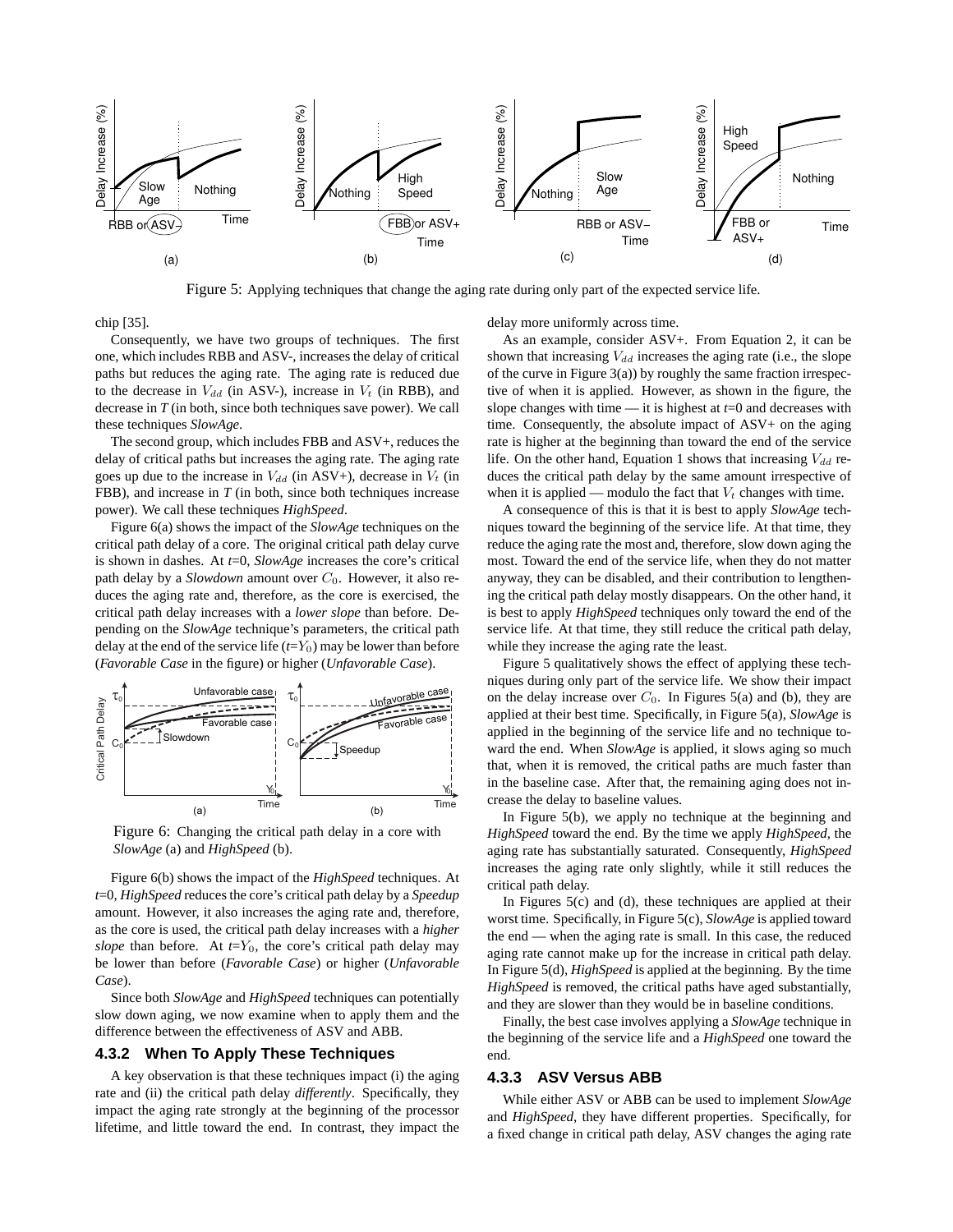

Figure 7: Applying different techniques in different epochs.

more than ABB. Indeed, from Equation 1, it can be shown that, for the same change in aging rate,  $V_t$  changes due to ABB have a greater impact on delay than  $V_{dd}$  changes due to ASV. In addition, the overall impact of ASV on total power is higher than that of ABB — directly affecting *T* and, therefore, the aging. Overall, therefore, for a fixed change in delay, the aging rate is affected more with ASV.

Consequently, when applying a *SlowAge* technique as in Figure 5(a), we prefer ASV- over RBB — since ASV- reduces the aging rate more. On the other hand, when applying a *HighSpeed* technique as in Figure 5(b), we prefer FBB over  $ASV+$  — since FBB reduces the critical path delay more. The best techniques are circled in Figures 5(a)-(b).

## **4.3.4 Implementation: Non-Linear Optimization**

We propose to apply a *SlowAge* technique in an epoch at the beginning of the service life and a *HighSpeed* technique in an epoch toward the end. We need to find an optimal Transition Time (ttrans) where the *SlowAge* technique is disabled and the *High-Speed* one is enabled (Figure 7(a)). Such optimal  $t_{trans}$  is one for which the maximum critical path delay increase (*S* in Figure 7(a)) is minimized.

There may be multiple optimal  $t_{trans}$ , and they are not necessarily at half the service life of the processor. At these points, the critical path delay increase under *SlowAge* ( $D_{SA}$ ) must be equal to the delay increase under *HighSpeed* at the end of the service life  $(D_{HS})$ . This is shown in Figure 7(a). To see why, consider a counter-example where the delay increase at the end of the *SlowAge* epoch  $(D_{SA})$  is higher than  $D_{HS}$ . In this case, we can slightly reduce the duration of *SlowAge* application, which will reduce  $D_{SA}$ . At the same time,  $D_{HS}$  will go up slightly, because more aging now takes place in the *HighSpeed* epoch. Overall, the result will be a lower maximum delay increase *S* for the processor. A symmetric argument holds for the case when  $D_{SA}$  is lower than  $D_{HS}$ .

To find one set of optimal values for  $t_{trans}$ ,  $V_{dd,SA}$ , and  $V_{dd,HS}$  (or, under ABB,  $V_{bb\_SA}$  and  $V_{bb\_HS}$ ), we proceed as follows. We generate the aging function  $\Delta V_t$ () for each of the two epochs from the equations in Sections 2.1 and 2.2. Then, we plug  $\Delta V_t$ () into the alpha power law (Equation 1) and, from there, build the delay of the critical paths. Finally, we constrain the delays of the critical paths at the end of the epochs to be  $D_{SA} = D_{HS}$ , and we minimize  $D_{SA}$  using the IPOpt [37] nonlinear optimization package. The result of the algorithm is  $t_{trans}$ , the pair of  $V_{dd}$  (or  $V_{bb}$ ), and the guardband increase needed *S*.

We envision this computation to be performed by the chip manufacturer. The *SlowAge* techniques are enabled from the beginning until  $t_{trans}$ . After that, the *HighSpeed* techniques are en-



Figure 8: Configuring a core for a shorter service life.

abled until the end of the service life. As indicated before, it is possible that the working conditions of the chip differ markedly from those expected by the manufacturer. In this case, aging sensors in the chip such as those in [3, 5, 6, 28] detect if guardbands are about to be consumed too early. When this happens under *SlowAge*, the system triggers an early transition to *HighSpeed*; when it happens under *HighSpeed*, the system reduces the frequency.

To slow down aging even more, the algorithm presented can be easily extended to have more than two epochs. The idea is shown in Figure 7(b). Each epoch has a different  $V_{dd}$  (or  $V_{bb}$ ). As the processor ages, the environment changes from strong *SlowAge* to weak *SlowAge*, to weak *HighSpeed*, and to strong *HighSpeed*. Effectively, we are having chip-wide *temporal* voltage domains without changing the frequency. The result is a lower guardband increase needed *S*.

## **4.4 Consolidating Aging: Configuring Cores for a Shorter Service Life**

Often, a user ends up discarding the processor chip before the expiration of the expected service life. In this case, significant available performance may be wasted. If we know when the chip will be discarded, we can use Facelift to "shift" some performance from the unused portion of the chip's lifetime to the used time.

This case is shown in Figure 8. The dashed curve shows the baseline critical path delay. We want to discard the chip at *t*=*Y*. Our goal is to apply *SlowAge* and *HighSpeed* techniques so that, during  $0 \le t \le Y$ , the critical path delay remains below a value  $\tau$ that is as low as possible — allowing us to cycle the processor at the very high frequency  $f=1/\tau$  all along.

The approach we use is similar to that of Section 4.3.4. We record the short service life desired (*t*=*Y*), and run the non-linear optimization technique to find the parameters of two (or more) *SlowAge* and *HighSpeed* epochs, the transition times, and the maximum guardband needed ( $\tau - C_0$ ). The resulting critical path delay evolution is shown in Figure 8 as a solid curve.

## **5 Evaluation Setup**

We evaluate our techniques for hiding, slowing down, and consolidating aging using the SESC [23] execution-driven simulator. In the following, we describe the models that we use.

#### **5.1 Architecture Modeled**

We model a chip multiprocessor at 32nm with 16 cores running at a baseline frequency of 4 GHz. The cores are out-oforder, 4-issue, and similar to the Alpha 21264. Each core has private L1 and L2 caches. The chip has a single frequency and voltage domain. The architecture parameters are shown in Ta-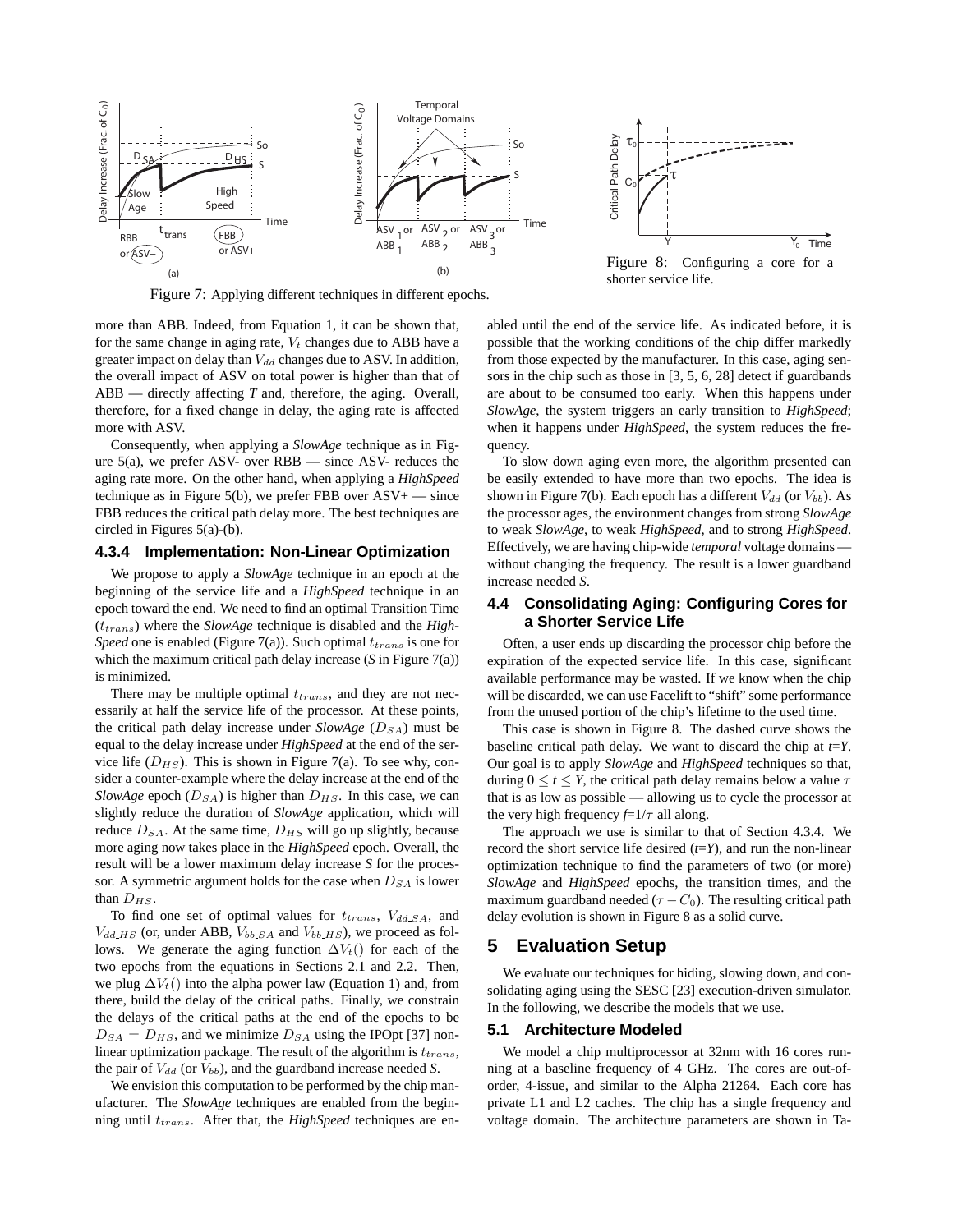| Architecture                                               | Aging and Variation                                                                               |  |  |
|------------------------------------------------------------|---------------------------------------------------------------------------------------------------|--|--|
| Chip: 16-core multicore, 32nm, 1V                          | Expected processor service life: 7 years                                                          |  |  |
| Frequency: 4GHz, single frequency and voltage domain       | Low Wearout aging rate: 10% in 7 years                                                            |  |  |
| Cores: out-of-order, 4-issue, like Alpha 21264             | <i>High Wearout</i> aging rate: 25% in 7 years                                                    |  |  |
| On-chip network: 4x4 2-D torus, 6 cyc hop latency          | $V_{t0}$ : 200mV at 80 <sup>o</sup> C                                                             |  |  |
| Private D-L1, I-L1: 64KB, 2-way, 64B line, 2 cyc roundtrip | Max $\Delta V_{dd}$ for ASV: $\pm 0.1$ V; Max $\Delta V_t$ for ABB: $\pm 75$ mV                   |  |  |
| Private L2: 2MB, 8-way, 64B line, 8 cyc roundtrip          | $V_t$ var: $\sigma/\mu$ =0.12, $\phi$ =0.3; $L_{\text{eff}}$ var: $\sigma/\mu$ =0.06, $\phi$ =0.3 |  |  |
| Memory: 400 cycle roundtrip                                | Number of chips/experiment: 100                                                                   |  |  |
| $T_{max}$ : 120 <sup>o</sup> C                             | Average core T running apps: $47-92\,^{\circ}\text{C}$                                            |  |  |

Table 2: Architecture modeled. All latencies are given in processor cycles.

ble 2. Our simulator is enhanced with dynamic power models based on Wattch [9] and CACTI [33]. We also model static power with models based on HotLeakage [40] and temperature with HotSpot [27]. We control that the temperature never exceeds  $120^{\circ}$ C.

#### **5.2 Modeling Critical Paths**

We do not have access to detailed information on the structure and distribution of a real processor's critical paths. For this reason, we design a simple model for our experiments. The model was outlined in Section 3.2. In pipeline stages with logic structures (e.g., the execution unit), we model critical paths as chains of FO4 inverters. In stages with memory structures (e.g., the cache access), we model critical paths as stretching from the decoder of the structure, to the wordline, pass transistor, bitline, and sense amplifier. We use CACTI to determine the optimal sub-array sizes, physical layout, and cycle count of the structures.

We model each pipeline stage as having many, spatiallydistributed critical paths. Specifically, we use Bowman *et al.*'s [8] estimate that a high-performance processor chip at our technology may have  $\approx$  50,000 critical paths. We distribute these paths uniformly on the area taken by the cores and L1 caches — we assume that the L2s and the interconnect do not have critical paths. Each pipeline stage gets critical paths of its type.

### **5.3 Modeling Aging**

To our knowledge, there is no publicly-available validated information on expected service lifes and aging rates of processors. Consequently, we assume a range of values. Specifically, we assume that processor chips are designed for a 7-year service life [3], and evaluate two different aging rates, called *Low Wearout* and *High Wearout*. They increase the delay of the critical paths by 10% and by 25%, respectively, in 7 years — namely,  $G_0$  in Figure 3(a) is  $0.10 \times C_0$  and  $0.25 \times C_0$ , respectively. These numbers are similar to those assumed in the literature.

There are three other important parameters related to aging which, due to the lack of experimental data, are explored with ranges of values. The first one is the average fraction of time when PMOS transistors are in stress mode. This parameter determines the fraction of the time that NBTI aging is active. We examine a range between 10% and 90%, and a default value of 50%. The second parameter is NBTI's impact on transistor delay relative to HCI's impact — given two transistors of the correct types. We use a range between 1 and 10, and a default value of 3, as asserted by Bernstein *et al.*'s [4]. The final parameter is the average ratio of PMOS to NMOS transistors in critical paths. We use a range between 0.1 and 10, and a default value of 1. The last two parameters determine the relative impact of NBTI and HCI on aging. With the default parameters, we calibrate the  $A_{NBTI}$ and  $A_{HCI}$  constants from Sections 2.1 and 2.2 to induce Low and High Wearout as defined.

In *SlowAge* and *HighSpeed* techniques, when we apply ASV, we change  $V_{dd}$  by at most  $\pm 0.1$ V; when we apply ABB, we apply voltages that change  $V_t$  by at most  $\pm 75$ mV. These figures are shown in Table 2.

#### **5.4 Modeling Process Variation**

To model process variation, we use the VARIUS framework [25]. VARIUS models the within-die systematic and random variation of  $V_t$  and  $L_{\text{eff}}$ , which it characterizes with two statistical measures, namely  $\sigma/\mu$  and  $\phi$ . The latter measures the spatial correlation of the systematic component of variation. For these measures, we use values similar to those recommended by the authors, as shown in Table 2.

Using this model, we create chip-wide variation maps for  $V_t$ and  $L_{\text{eff}}$ . As we superimpose these maps and the temperature profiles obtained from the simulator on the multicore layout, we use Equation 1 to determine how variation impacts the delay of each gate of each critical path. The slowest of the critical paths in a processor determines the processor frequency. Finally, since variation is a statistical process, using the same  $\sigma/\mu$  and  $\phi$  parameter values, we create 100 variation profiles — which correspond to 100 different chips. Every experiment in Section 6 is performed on all of the 100 chips, and the average is reported. We found that including more than 100 chips in our experiments did not change the numbers appreciably.

#### **5.5 Workloads Used**

The application set consists of the 26 SPEC2000 int and fp applications. Each application is measured for 1B instructions, after skipping its initialization. For our experiments, we place the applications in random order in a circular queue. Then, we construct many 16-application workloads by consecutively selecting the next 16 applications in order from the queue. We assume that the load generated by each of these 16-application workloads prevails for 10 days. Consequently, to model the load in a 7-year service life, we simulate 3 (workloads/month) x 12 (months/year)  $x \overline{7}$  (years) = 252 different workloads, and report the cumulative results. In the baseline multicore, the programs of each of these 16-application workloads are scheduled on the 16 cores randomly. We refer to this approach as *Random* scheduling.

Table 2 shows that the average temperature (*T*) of the cores running the applications ranges from 47 to  $92^{\circ}$ C. This number is obtained with random scheduling. For each given core-application pair, we compute the average *T* across time and across all the modules in the processor.

# **6 Results**

## **6.1 Hiding Aging with Aging-Driven Scheduling**

To gain intuition, we take one sample chip and measure the increase in the delay of the chip-critical path due to aging under different application scheduling algorithms. We consider the base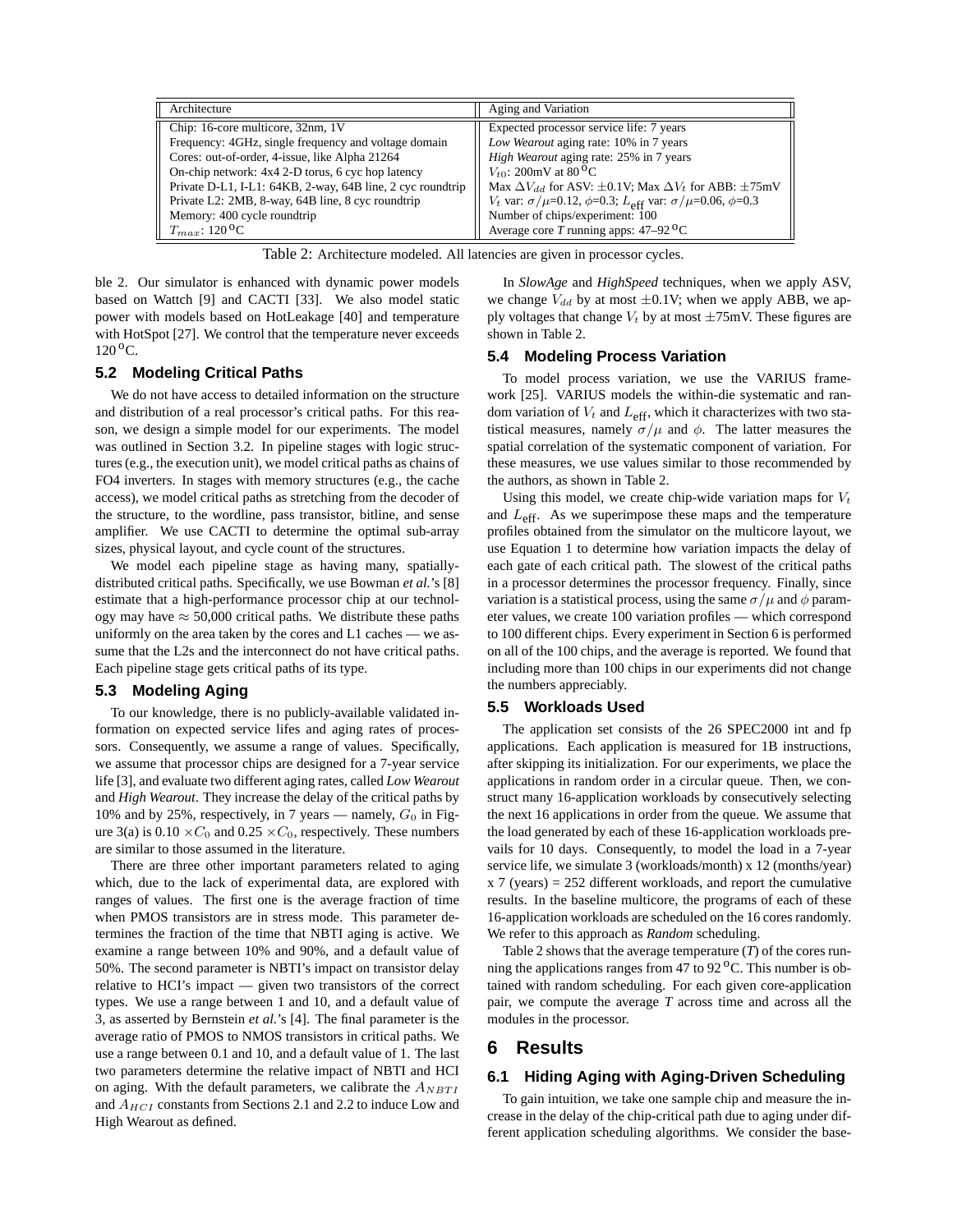line Random scheduling and the proposed Aging-Driven scheduling (which we call *Sched*), both under High Wearout (Figure 9). We see that, with Random scheduling, the delay of the chipcritical path in this particular chip increases by  $\approx$ 23% in 7 years. With *Sched*, the delay increase is only  $\approx$  14%, thanks to the aginghiding effect of *Sched*.



Figure 9: Increase in the delay of the chip-critical path under different scheduling algorithms.

*Sched* steers low-*T* applications to the slowest processor, which ages the least. Table 3 shows the *T* for the average processorapplication pair under Random scheduling (top row) and for the slowest processor under *Sched* (bottom row). For a given pair, we measure the maximum *T* at any point in the execution and at any module in the processor (*Max(T)*) and the average *T* across the execution and modules  $(Avg(T))$ . From the table, we see a large difference between *T* under Random scheduling and in the slowest processor under *Sched*. This is the source of *Sched*'s ability to limit aging. It helps, of course, that this application mix has variance, as can be seen from the *T* ranges.

| Environment    | $Max(T)$ ( <sup>O</sup> C) |            | $Avg(T)$ ( <sup>O</sup> C) |           |
|----------------|----------------------------|------------|----------------------------|-----------|
|                | Avg                        | Range      | Avg                        | Range     |
| Random         |                            |            |                            |           |
| Scheduling     | 92                         | $47 - 116$ | 77                         | $47 - 92$ |
| <b>Sched</b>   |                            |            |                            |           |
| (Slowest Proc) | 52                         | $47 - 59$  | 50                         | $47 - 55$ |

Table 3: Measured *T* in processor-application pairs.

One way to leverage *Sched* is to increase the multicore frequency and still retain the same service life. For this scenario, Figure 10(a) shows the frequency increase over the baseline enabled under Low and High Wearout. For comparison, each wearout level also includes a second bar with the frequency increase possible had there been no aging. Each bar shows the average of all 100 chips and the spread. The figure shows that *Sched* increases the frequency over Random by, on average, 4% and 9% under Low and High Wearout, respectively. Moreover, *Sched* regains 35–40% of the frequency loss due to aging (*No Aging* bars).



Figure 10: Frequency increases (a) and Simplification factors (b) enabled by *Sched*.

The second way to leverage *Sched* is to spend less time refining the multicore design. For this scenario, Figure 10(b) shows the Simplification factors relative to the baseline under Low and High Wearout. As shown by the Simplification factors, the critical path delay of the slowest core in the chip can be extended at  $t=0$  by 4% and 11% under Low and High Wearout, respectively — and still have enough guardband to complete the full service life. The chips can be designed as if they were expected to last for only a reduced service life. Such reduced service life is shown on top of the bars: it is only 16 and 21 months for Low and High Wearout, respectively. Compared to the 7-year baseline service life, this shows the remarkable aging-hiding impact of *Sched*.

#### **6.2 Slowing Aging with Chip-Wide ASV or ABB**

We take a sample chip and apply the non-linear optimization algorithm of Section 4.3.4 on the slowest processor of the chip to identify optimal *SlowAge* and *HighSpeed* epochs. Here, we only use ASV- and ASV+. Figure 11 shows the resulting effect on the delay of the chip-critical path under High Wearout. We see that, in the *SlowAge* epoch, the critical path delay starts-off longer, but it grows more slowly than in the baseline. At the 16-month point, the processor enters the *HighSpeed* epoch. The critical path delay drops significantly, at the cost of a slight increase in the slope of the critical path delay growth. However, since the aging rate is already small by now, the critical path delay at the end of the service life is much smaller than in the baseline.



Figure 11: Increase in the delay of the chip-critical path with *SlowAge* and *HighSpeed* epochs.

We now apply aging-slowing techniques to the whole 100-chip batch to increase frequency or enable the use of a less refined design. Figure 12(a) shows the frequency increases enabled by  $\text{ASV}_{S+H}$  or  $\text{ABB}_{S+H}$  application under Low and High Wearout — where *S*+*H* stands for *SlowAge*+*HighSpeed*. The bars show the average and spread of the measurements. From the figure, we see that the frequency increases attained after slowing down aging are significant. Using  $ASV_{S+H}$ , we increase the average frequency by 4% and 9% for Low and High Wearout, respectively. Using  $ABB_{S+H}$ , the increase is 7% under both Low and High Wearout.



tors (b) enabled by  $\text{ASV}_{S+H}$  or  $\text{ABB}_{S+H}$ .

 $\text{ASV}_{S+H}$  performs better under High Wearout and  $\text{ABB}_{S+H}$ under Low Wearout. This is because, as per Section 4.3.3, ASV is more effective at changing the aging rate, whereas ABB is more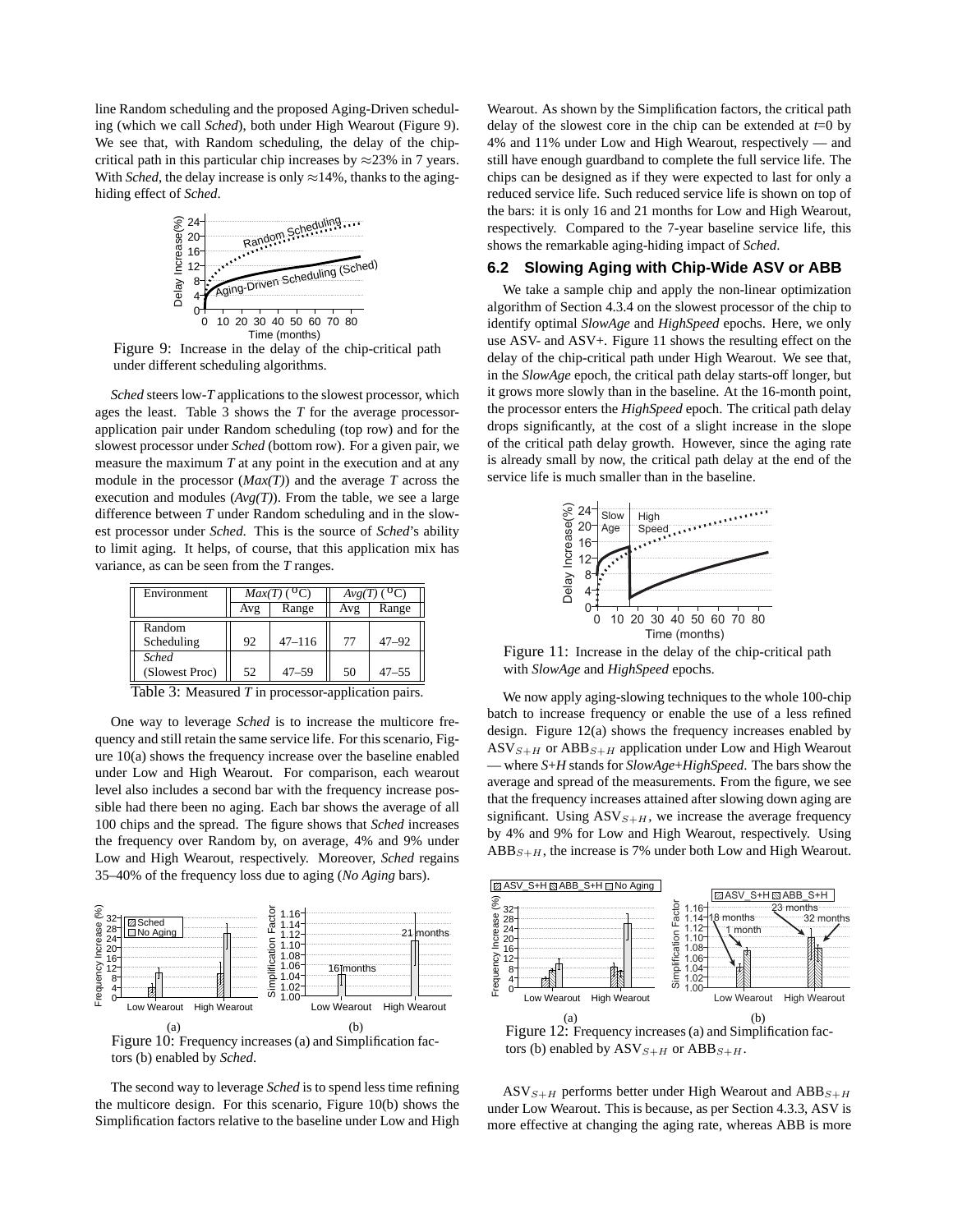effective at changing path delays. Consequently, when the aging rate is high,  $ASV_{S+H}$  performs better, while when the aging rate is low,  $ABB_{S+H}$  performs better.

If, instead, we choose to use a less refined design, Figure 12(b) shows the average Simplification factors and the equivalent target service lifes for the techniques. As shown in the figure, with these techniques, the chips can be designed as if they were expected to be used for only 1–32 months, on average — rather than the baseline 7 years.

#### **6.3 Hiding and Slowing Down Aging**

We now combine *Sched* with  $ASV_{S+H}$  or  $ABB_{S+H}$ . Note that the non-linear optimization algorithm works in the same way. Figure 13(a) shows the frequency increases enabled by  $Sched+ASV<sub>S+H</sub>$  and  $Sched+ABB<sub>S+H</sub>$  under Low and High Wearout. For comparison, we also show *Sched* and *No Aging*. We see that  $Sched + ASV_{S+H}$  enables an increase of the frequency by, on average, 8% and 14% under Low and High Wearout, respectively. *Sched*+ABB<sub>S+H</sub> is slightly better with 11% and 15% increases. Comparing these bars to *No Aging*, we see that the combination of aging-hiding and slowing techniques recovers 54– 110% of the frequency lost to aging. Note that, in one case, these techniques do even better than *No Aging*. This is because, thanks to the power spent by ABB, the critical paths are sped-up more than they are slowed down by aging. Finally, the bars show that aging-hiding and aging-slowing techniques combine well.



Figure 13: Frequency increases (a) and Simplification factors (b) enabled by the combination of aging-hiding and aging-slowing techniques.

Figure 13(b) shows the Simplification factors. From the *Sched*+ASV<sub>S+H</sub> and *Sched*+ABB<sub>S+H</sub> bars, we see that the critical path delay of the slowest core in the chip can be extended at *t*=0 by 8–11% under Low Wearout and 15–16% under High Wearout. This enables a chip designed for 1 month under Low Wearout or 5–7 months under High Wearout to last for 7 years.

## **6.4 Consolidating for a Shorter Service Life**

We now configure the chips for 1- and 3-year expected service lifes. Figure 14 shows the frequency increases enabled by  $\text{ASV}_{S+H}$ , *Sched*+ASV<sub>S+H</sub>, ABB<sub>S+H</sub>, and *Sched*+ABB<sub>S+H</sub>. For comparison, we also show the frequency increases for 7 years. We find that  $Sched + ABB_{S+H}$  is the best performing technique for both wearout environments. The key reason behind this is that ABB is a good *HighSpeed* technique, better able than ASV to

speed up circuits with a lesser cost in aging rate.



Figure 14: Frequency increases enabled by configuring the chips for shorter expected service lifes.

For 1- and 3-year expected service lifes, these techniques enable sizable frequency increases. For example,  $Sched+ABB_{S+H}$ enables frequency increases of, on average, 14–16% for Low Wearout and 19–24% for High Wearout. To realize such substantial frequency increases, the chip may require an upgrade in its power dissipation capability — a topic beyond this paper's scope. Overall, these results show that, if we are willing to discard chips early, we can extract much more performance during their short service life.

#### **6.5 Sensitivity Analysis**

To ensure that our techniques are applicable for a wide range of conditions, we briefly describe four sensitivity experiments we performed. Figure 15 shows the increase in the critical path delay of the slowest processor in the chip if the fraction of time that its PMOS transistors are under stress changes. We had calibrated the Low Wearout environment so that if such a fraction of time is 50%, the processor slows down 10% after 7 years. We see that if the fraction is 10–90%, the slowdown changes to 2–20%.



Figure 15: Effect of the fraction of time that the PMOS transistors are under stress under Low Wearout.

Figure 16 shows the frequency increases enabled as we vary NBTI's impact on transistor delay relative to HCI's impact given transistors of the correct types. We examine the range 1:1 to 10:1, which includes the default value of 3:1. The total delay increase after 7 years is fixed at 10% and 25% for Low and High Wearout. We only show two of the most effective techniques:  $ABB_{S+H}$  under Low Wearout, and *Sched* and  $ASV_{S+H}$  under High Wearout. Overall, this parameter has little impact.

Figure 17 shows the frequency increases enabled as we vary the ratio of PMOS to NMOS transistors in the critical path. We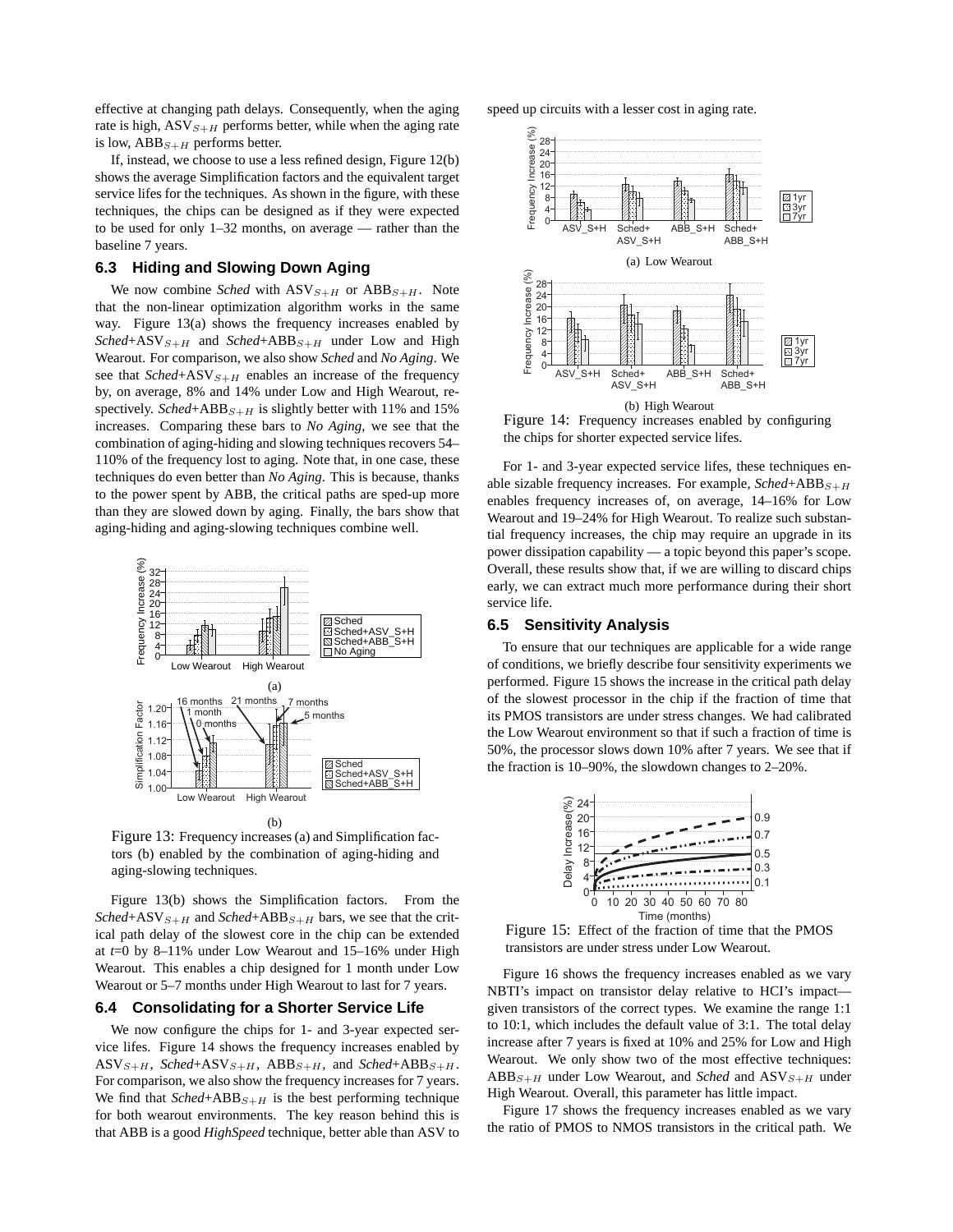

NBTI:HCI impact on delay for a constant total aging.

examine the range 0.1 to 10, which includes the default value of 1. Since NBTI's impact on delay is higher than HCI's, as the ratio increases, the total aging increases. Hence, the *No Aging* bars go up. The  $ABB_{S+H}$  bars go down because  $ABB_{S+H}$  is less effective with higher aging rates. The  $\text{ASV}_{S+H}$  bars go up because the opposite is true for  $\text{ASV}_{S+H}$ . *Sched* stays constant because it saves the same amount of aging for PMOS and NMOS.



Figure 17: Frequency increases enabled for different PMOS:NMOS transistor ratios in the critical path.

Figure 18 shows the effect of changing the order in which the applications are placed in the circular queue for the experiments (Section 5.5). This results in different workload compositions for our experiments. The figure compares the baseline order (bars *0*) to 8 other permutations. The differences are negligible.

## **7 Related Work**

Srinivasan *et al.* [29, 30] examine the related problem of lifetime reliability of processors. Their work is different than ours in terms of the problem looked at, the goals, and the approach taken. They focus on the problem of Mean Time To Failure (MTTF) of processors due to aging mechanisms. The value of this MTTF is typically multiple times the expected service life of a processor, since one should expect that only a negligible fraction of processors will fail during their service life. Their goal is to estimate at run time the MTTF based on operating conditions since the processor was manufactured, and then extend the MTTF or attain it more cost-effectively. Their approach is to monitor application behavior and, based on that, dynamically adapt the processor (*V*, *f*,



Figure 18: Frequency increases enabled for different application permutations.

or microarchitecture structures) to maintain its reliability target in MTTF — an approach called Dynamic Reliability Management.

Rather than focusing on failures, we instead look at the problem of progressive processor slowdown with time due to aging during the expected service life of the processor. Our goal is to reduce the rate of guardband consumption, so that processors can be designed more cost-effectively — namely, they need less design tuning to work or, for the same tuning, can be clocked at a higher, fixed frequency. Finally, our approach is to hide the effects of aging with aging-driven job scheduling, and slow down aging with a one-time change in  $V_{dd}$  or  $V_t$  (or a few changes, always in the same direction).

Blome *et al.* [5, 6], Agarwal *et al.* [3], and Smolens *et al.* [28] propose circuits to detect when critical paths have slowed down due to aging. These are "aging sensors" that can be used to initiate the replacement of components. Facelift can use these sensors to improve its effectiveness.

Ramakrishnan *et al.* [22] reduce the NBTI-induced wearout in FPGAs by loading NBTI-reversing bit patterns into devices (i.e., a logic 1 in the gates of PMOS transistors) during idle periods. Such patterns reverse the aging as described in Section 2.1. Abella *et al.* [1] use the same technique in a processor. They discuss approaches to insert the desired bit patterns into several microarchitectural structures. Most recently, Shin *et al.* [26] propose a similar approach for SRAM caches. It proactively puts PMOS transistors from cache arrays in recovery mode. The scheme requires moving data to a spare cache array. While all these techniques are effective and transparent to software layers, if they are applied widely across processor structures, they are likely to be intrusive to the processor design and may have performance implications.

Facelift does not try to change the stress time of PMOS transistors. Instead, it changes high-level parameters such as application scheduling,  $V_{dd}$ , and  $V_t$ , that can be easily manipulated architecturally. Our work is orthogonal to theirs, and both can be used simultaneously.

Finally, Abella *et al.* [2] propose an improved design of memory cells that is resilient to NBTI. In their design, the stress time of PMOS transistors is reduced by construction.